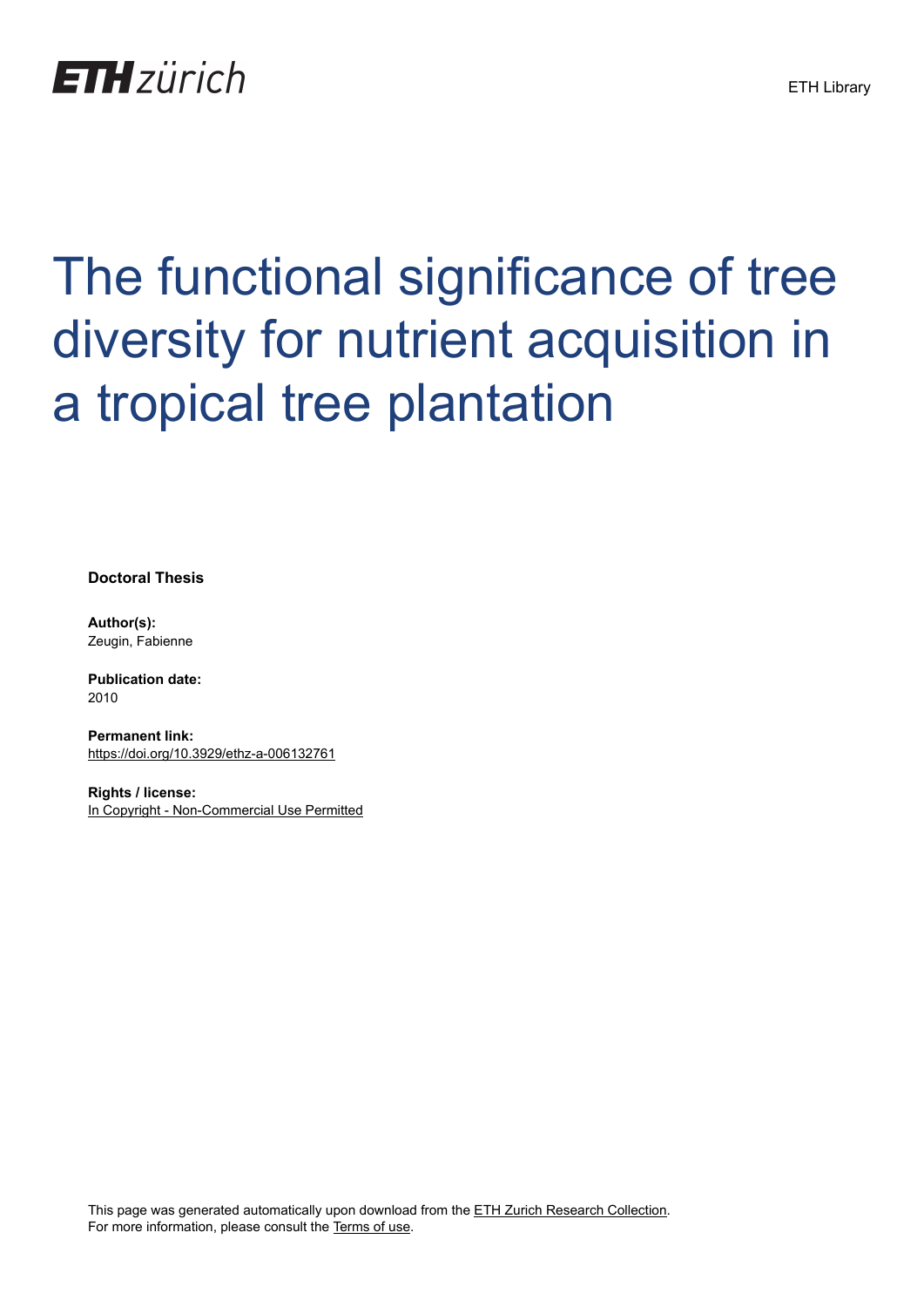Diss. ETH No. 18940

## The functional significance of tree diversity for nutrient acquisition in a tropical tree plantation

A dissertation submitted to ETH Zurich for the degree of Doctor of Sciences

> presented by FABIENNE ZEUGIN

M.Sc. in Biology, University of Bern born July 18, 1979 citizen of Duggingen (BL)

accepted on the recommendation of Prof. Nina Buchmann Prof. Catherine Potvin Prof. Michael Scherer-Lorenzen

2010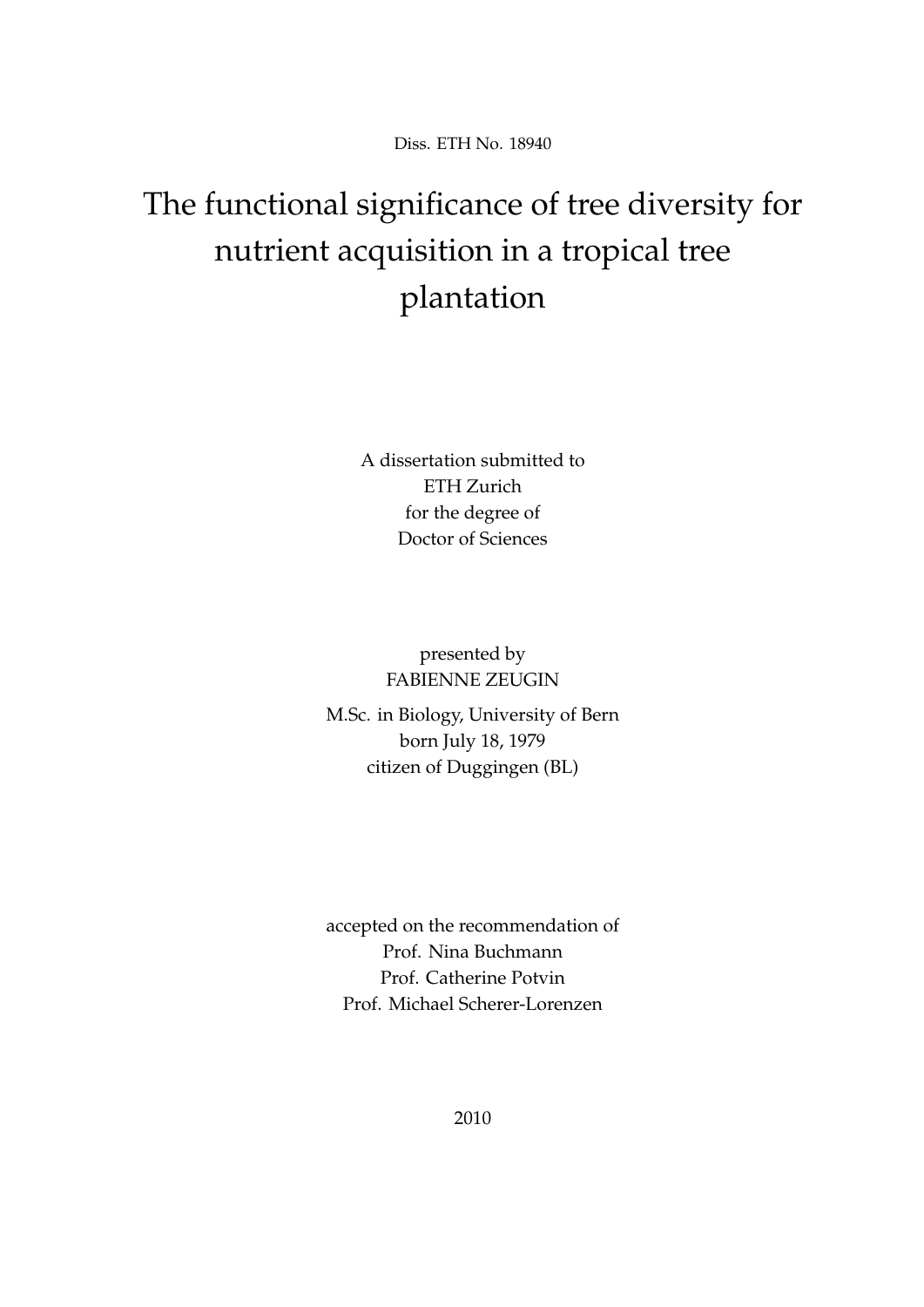## Abstract

 $A$ <sup>T PRESENT,</sup> monocultures of fast growing, mostly exotic tree species predominate plantation forestry in the tropics. This has been seen as a problem for long-term nu- , monocultures of fast growing, mostly exotic tree species predominate trient availability and associated biodiversity. An increase of tree species richness in such plantations has been claimed to provide multiple benefits, e.g. stand stability . However, there is little experimental evidence on how tree diversity may affect ecosystem processes as stand productivity and nutrient cycling. Belowground resource complementarity due to niche differentiation could be one important mechanism of positive biodiversity effects in tropical tree plantations.

The main part of the thesis at hand was carried out in a large-scale experimental tree plantation in Sardinilla, Panama. The plantation was established in 2001 and consisted of six native tree species from three functional groups, planted as monocultures, threespecies or six-species mixtures. The aim of this thesis was to test whether communities with higher tree diversity show complementary nitrogen (N) and phosphorus (P) acquisition, either because of nutrient uptake from different soil depths, from different chemical sources and/or through association with mycorrhizal fungi.

In **Chapter 2**, we quantified the amount of N and P stored in the aboveground biomass of trees in the Sardinilla plantation after five and six years of growth and tested the effect of tree diversity and environmental growing conditions on the nutrient storage. Small scale heterogeneity in topography and nutrient availability was the predominant factor explaining 58% of the variation in the N and P pools. A positive biodiversity effect was found on tree N and P storage at the intermediate tree diversity level indicating complementarity as the underlying mechanism.

In **Chapter 3**, a  ${}^{33}P$  and  ${}^{32}P$  soil labeling was carried out in combination with rootexcluding mesh-bags to study the contribution of arbuscular mycorrhizal fungi for the plant P uptake. Further, species-specific molecular markers were developed to quantify the proportion of each species in the root biomass of mixed communities. Speciesspecific differences in biomass accumulation and P uptake were strongly enhanced under interspecific competition. The tree species depended to a large degree on the extraradical mycelium for P uptake and showed a similar extent of colonization by *Glomus intraradices*. Further, differences in aboveground biomass were not necessarily reflected belowground in mixture pots.

In **Chapter 4**, a <sup>15</sup>N labeling experiment was conducted in the Sardinilla plantation to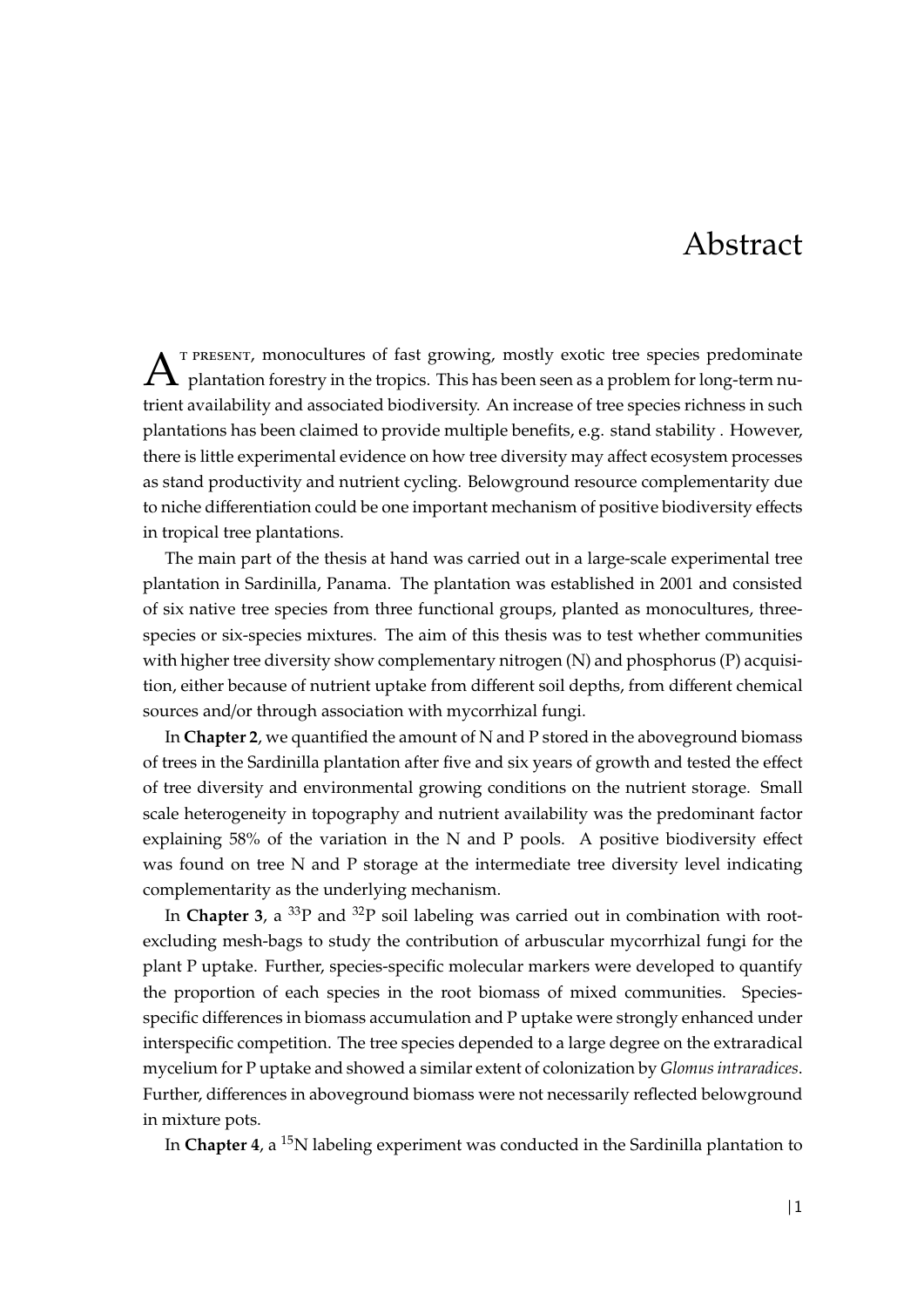test for the impact of heterospecific tree neighbors on the species-specific N uptake from different soil depths. In addition, we carried out a  $^{15}N$  labeling with different chemical N sources to test for species-specific N preferences in a pot experiment. Two of three tested tree species acquired the labeled N mainly from the topsoil whereas one species was capable to take up comparable amounts of N from both soil depths. Organic N as a potential N source was of little relevance for the tropical tree species, and trees grown in mixtures showed significantly reduced  $^{15}N$  uptakes compared to plants in monoculture pots.

To our knowledge, this is one of the few studies conducted in an experimental diversity plantation which assessed the significance of species interactions for tree nutrition as well as the importance of mycorrhizal fungi for the P acquisition of different tropical tree species. The species-specific uptake strategies for N and P did not differ substantially in mixed, more diverse communities. Hence, belowground nutrient partitioning did not seem to be the main mechanism behind the observed biodiversity effect in aboveground N and P pools. As a consequence, a more integrative approach is needed, combining belowground- and aboveground functional plant traits, to gain insight into these synergistic diversity effects. However, information on nutrient requirements and differences in nutrient acquisition strategies might serve as an additional and relevant criterion for the successful design of mixed species plantation.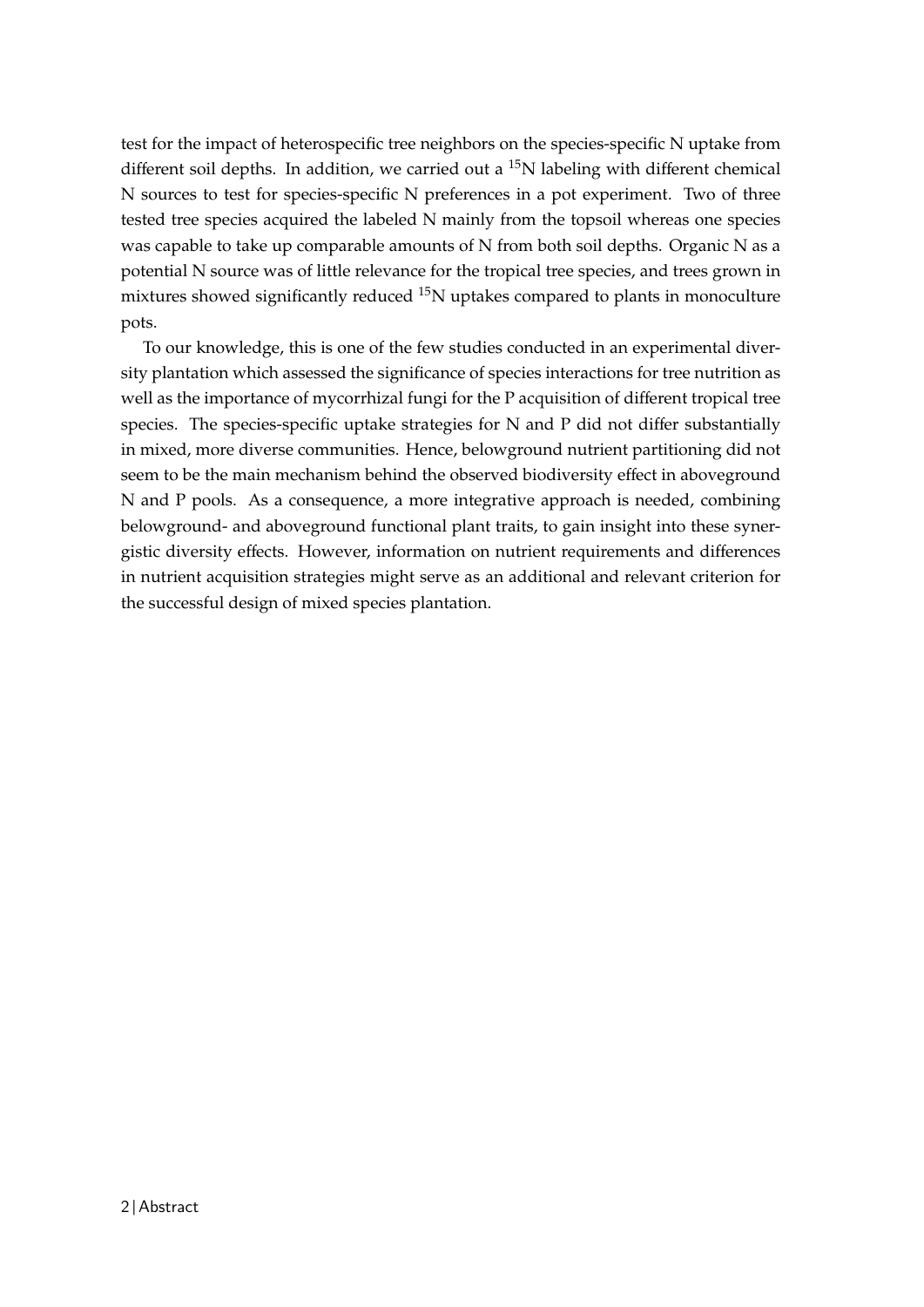## Zusammenfassung

GEGENWARTIG PRAGEN MONOKUIturen von schnell wachsenden, meist exotischen Bau-<br>Gegen marten das Bild des Plantagenwaldbaus in den Tropen. Diese Praxis wird oft EGENWÄRTIG PRÄGEN Monokulturen von schnell wachsenden, meist exotischen Bauals problematisch für die langfristige Nährstoffverfügbarkeit solcher Systeme sowie der damit verbundenen biologischen Artenvielfalt dargestellt. Es wird angenommen, dass eine Erhöhung der Baumartenzahl sich vorteilhaft auf mehrere Ökosystemfunktionen der Plantagen auswirken würde, so z.B. auf die Stabilität des Bestandes. Allerdings gibt es kaum experimentelle Hinweise über den Einfluss einer erhöhten Baumdiversität auf Ökosystemprozesse wie die Bestandesproduktivität oder den Nährstoffkreislauf. Die komplementäre Nährstoffnutzung durch Nischentrennung stellt einen möglichen biologischen Mechanismus dar, durch den eine erhöhte Artenvielfalt in Baumplantagen zu positive Ergebnisse führen könnte.

Der Hauptteil der Untersuchung wurde auf einer grossflächigen experimentellen Baumplantage in Sardinilla, Panama, durchgefuhrt. Sechs einheimische Baumarten ¨ aus drei funktionellen Sukzessionsstadien wurden 2001 in Form von Monokulturen, 3- Arten- oder 6-Artenmischungen angepflanzt. Ziel dieser Arbeit war es zu überprüfen, ob Baumgemeinschaften mit einer erhöhten Artenvielfalt eine komplementär Stickstoff- und Phosphoraufnahme (N, beziehungsweise P) zeigen, z.B. durch Aufnahme der Nährstoffe aus verschiedenen Bodentiefen, in Form von verschiedenen chemischen Verbindungen sowie durch Symbiose mit Mykorrhizapilzen.

In Kapitel 2 wurde die Grösse der N- und P-Vorräte in der oberirdischen Baumbiomasse errechnet und getestet, welchen Einfluss die Diversität und die Umwelt auf die Nährstoffspeicherung haben. Kleinräumige Unterschiede in der Geländetopographie und in der Nährstoffverfügbarkeit erklärten über 58% der Varianz in den N- und P-Vorräten. Zudem wurde ein positiver Effekt der Diversität auf die N- und P-Speicherung in den 3-Artenmischungen festgestellt. Es konnte auf die Komplementarität als diesem Effekt zugrunde liegender Mechanismus geschlossen werden.

In**Kapitel 3** wurde die Bedeutung derMykorrhizapilze fur die pflanzliche P-Aufnahme ¨ unter dem Einfluss intra- und interspezifischer Konkurrenz in einem Topfsystem untersucht. Der Einsatz spezieller Beutel aus Nylongewebe mit unterschiedlichen Maschenweiten und eine unterschiedliche Markierung des darin enthaltenen Bodens mit Radioisotopen ( $33P$  oder  $32P$ ) ermöglichten die direkte Quantifizierung der P-Aufnahme über das Pilzmyzel. Zudem wurden artspezifische molekulare Marker entwickelt, um den Anteil